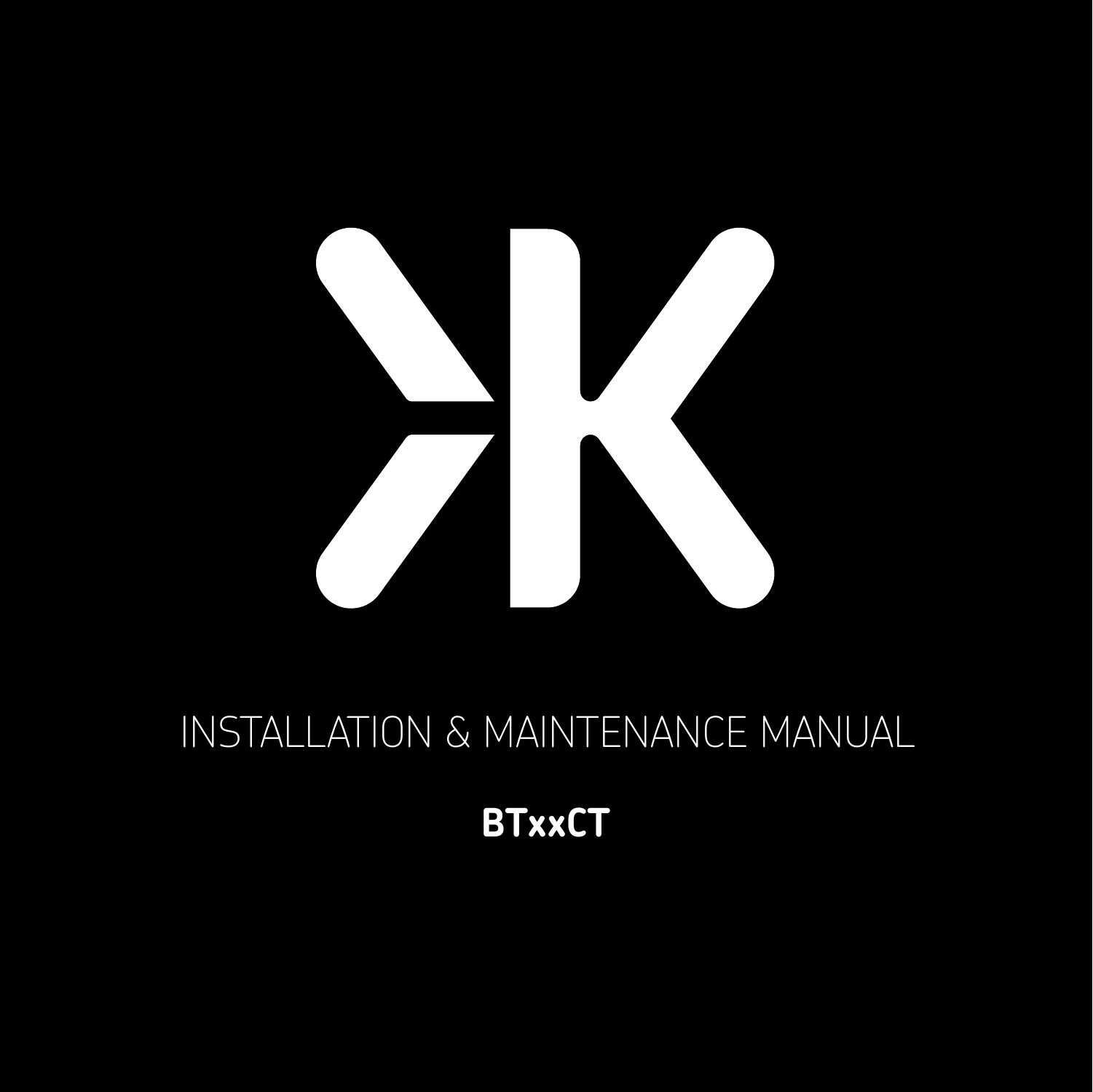### **GENERAL INSTRUCTIONS**

**These instructions should be read carefully and retained after installation by the end user for future reference and maintenance.**

**These instructions should be used to aid installation of the following products: BT9CT / BT14CT / BT20CT**

### **SAFETY**

- This product must be installed in accordance with the latest edition of the IEE Wiring Regulations (BS7671) and current Building Regulations. If in any doubt, consult a qualified electrician
- Please isolate mains prior to installation or maintenance
- Check the total load on the circuit (including when this luminaire is fitted) does not exceed the rating of the circuit cable, fuse or circuit breaker
- Please note the IP (Ingress Protection) rating of this luminaire when deciding the location for installation
- This product is Class II double insulated
- This product is IP65 rated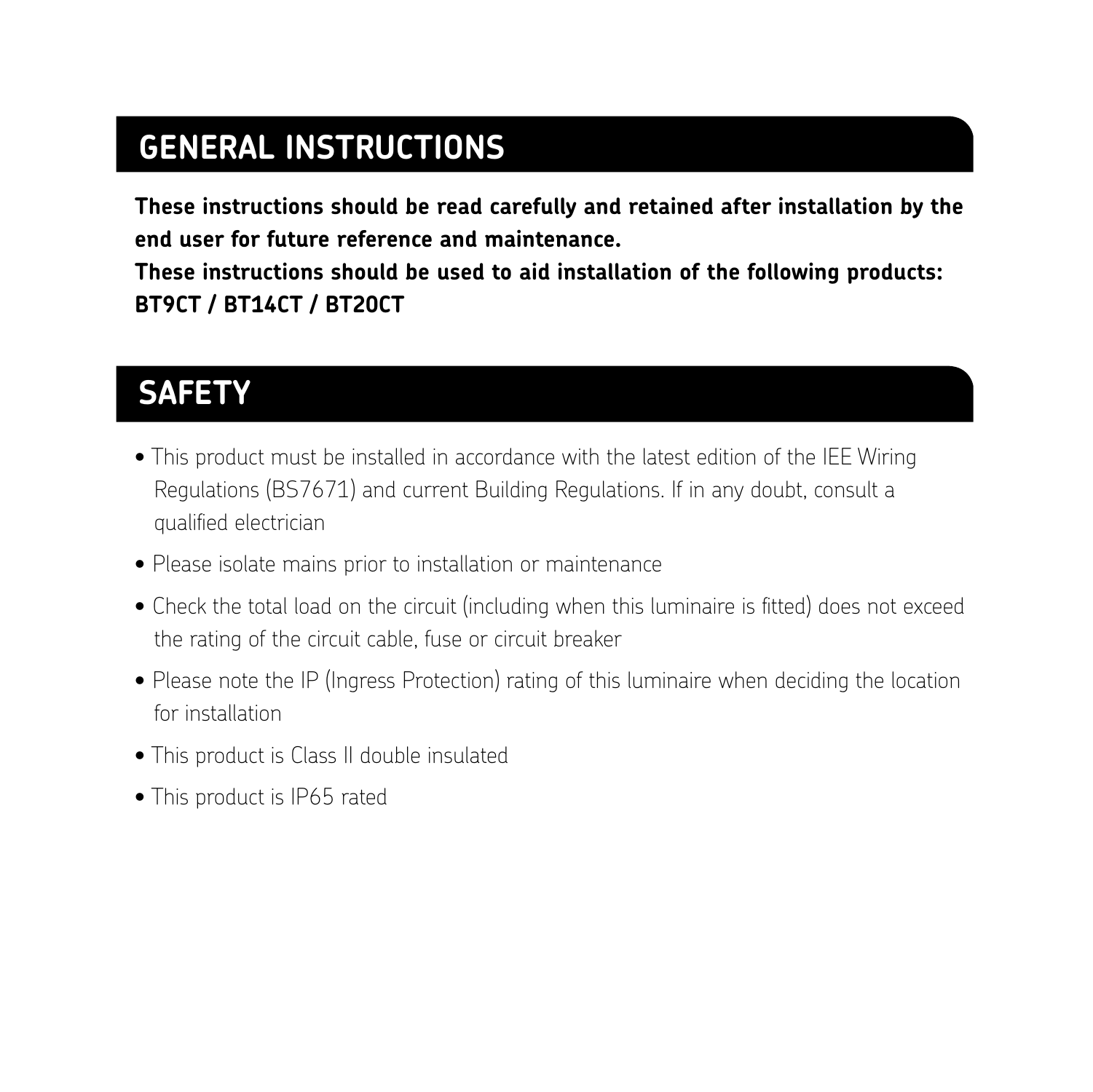#### **INSTALLATION**  $\sim$  This product is IP65 rated in  $\sim$ installation • This product is IP65 rated

- **INSTALLATION** Provide power to the required point of installation. Suitable IP rated junction boxes should be used where required
- $\bullet$  Remove the diffuser by rotating bezel anti-clockwise (see Fig. 1)



 $Fig. 1$ 

- Fig. 1 Fig. 2 **Fig. 1 Fig. 2**
- $\bullet$  Remove the fastening screw securing the LED plate and open the LED plate (see Fig. 2)
- . Mark the location of the fixing holes, and drill the holes ensuring not to infringe with any gas/water pipes or electrical cables contract to the state of the state of the state of the state of the state o
- Feed the cable via the rubber grommet to retain IP rating, and secure the baseplate to the surface
	- Connect the Live (brown) and Neutral (blue) to the terminals on the terminal block (see Fig. 3)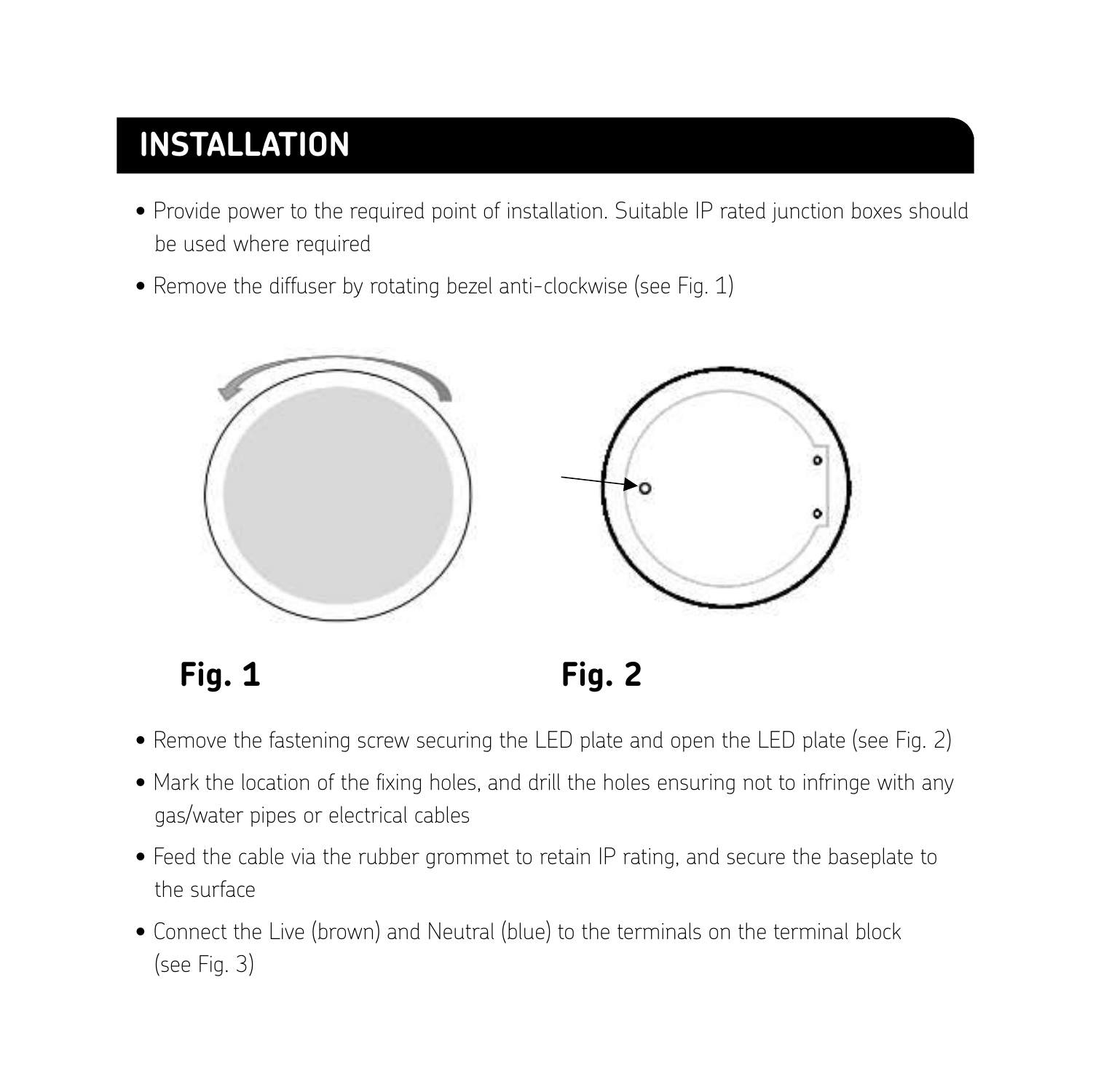

• Refasten the LED plate screw • Refasten the LED plate screw

**Fig. 3**

• Choose the required colour temperature by means of the DIP switch (see Fig. 4) • Choose the required colour temperature by means of the DIP switch (see Fig. 4)

Ï

On  $\overline{ON}$ ON  $\overline{2}$ 1

|  | 2 | сст   |
|--|---|-------|
|  |   | 3000K |
|  |   | 4000K |
|  |   | 5700K |

### **Fig. 4**

- Reattach the diffuser by rotating clockwise Reattach the diffuser by rotating clockwise
- Switch on and check for correct operation Switch on and check for correct operation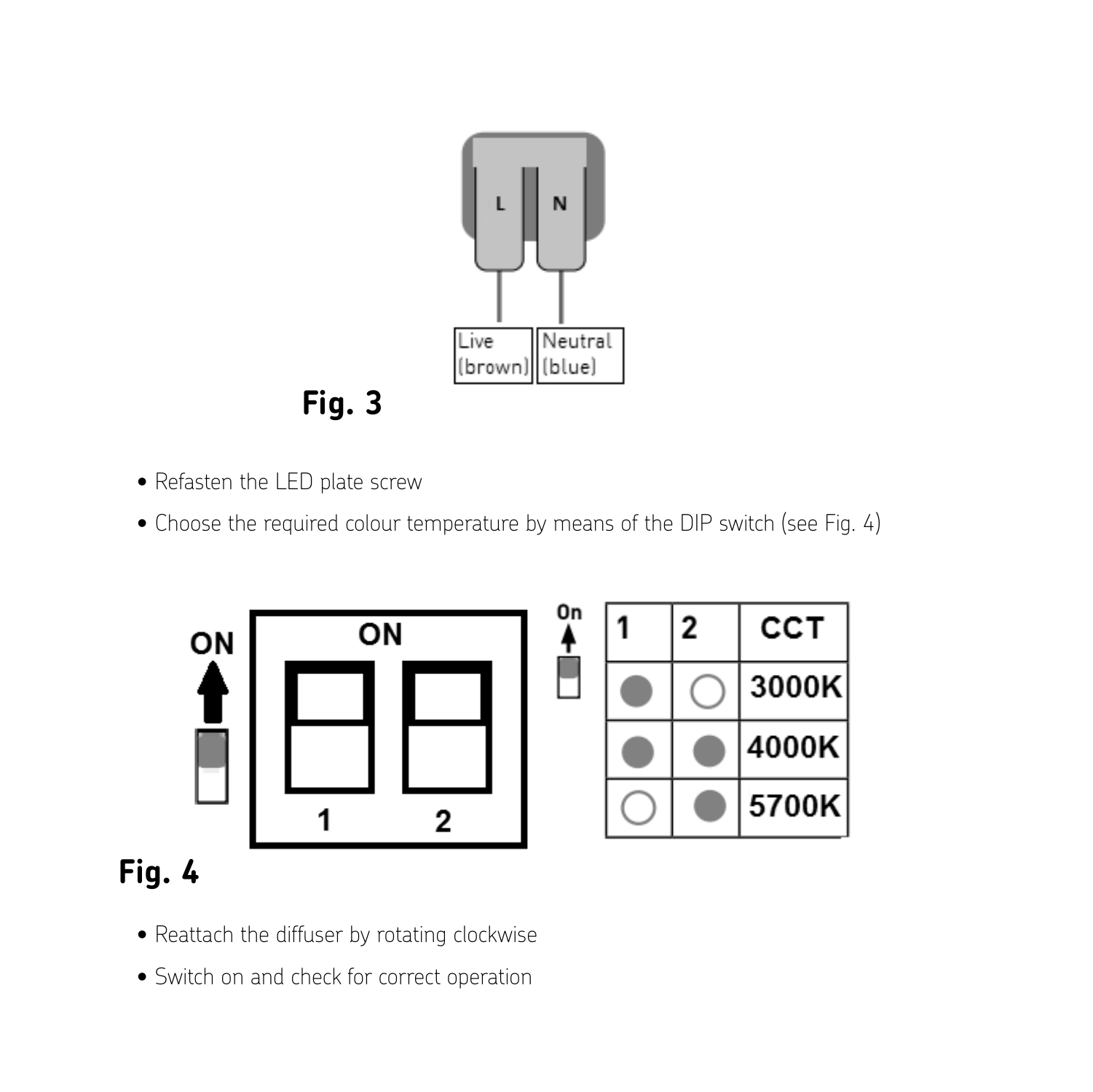### **WARNING**

This product must be disconnected from the circuit if subjected to any high voltage or insulation resistance testing. Irreparable damage will occur if this instruction is not followed.

### **GENERAL**

This product contains a light source of energy efficiency class D to Regulation (EU) No. **GENERAL** 2019/2015.

This product contains an LED light source which can be replaced by the end user and a control gear which can be replaced by a professional. be replaced by a professional.



Clean with a soft dry cloth only, do not use aggressive cleaning products or solvents which Clean with a soft dry cloth only, do not use aggressive cleaning products or solvents which may damage the may damage the product. product.

Do not use any source of high-pressure washers to maintain or clean this luminaire. Do not use any source of high-pressure washers to maintain or clean this luminaire.

This product is non-dimmable.

This product should be dismantled for disposal when it reaches the end of its life. Please see website for dismantling instructions. This product is a see website for dismantled for its life. Please se

This product should be recycled in the correct manner when it reaches the end of its life. Check local authorities for where facilities exist.  $T$ es for where facilities exist.